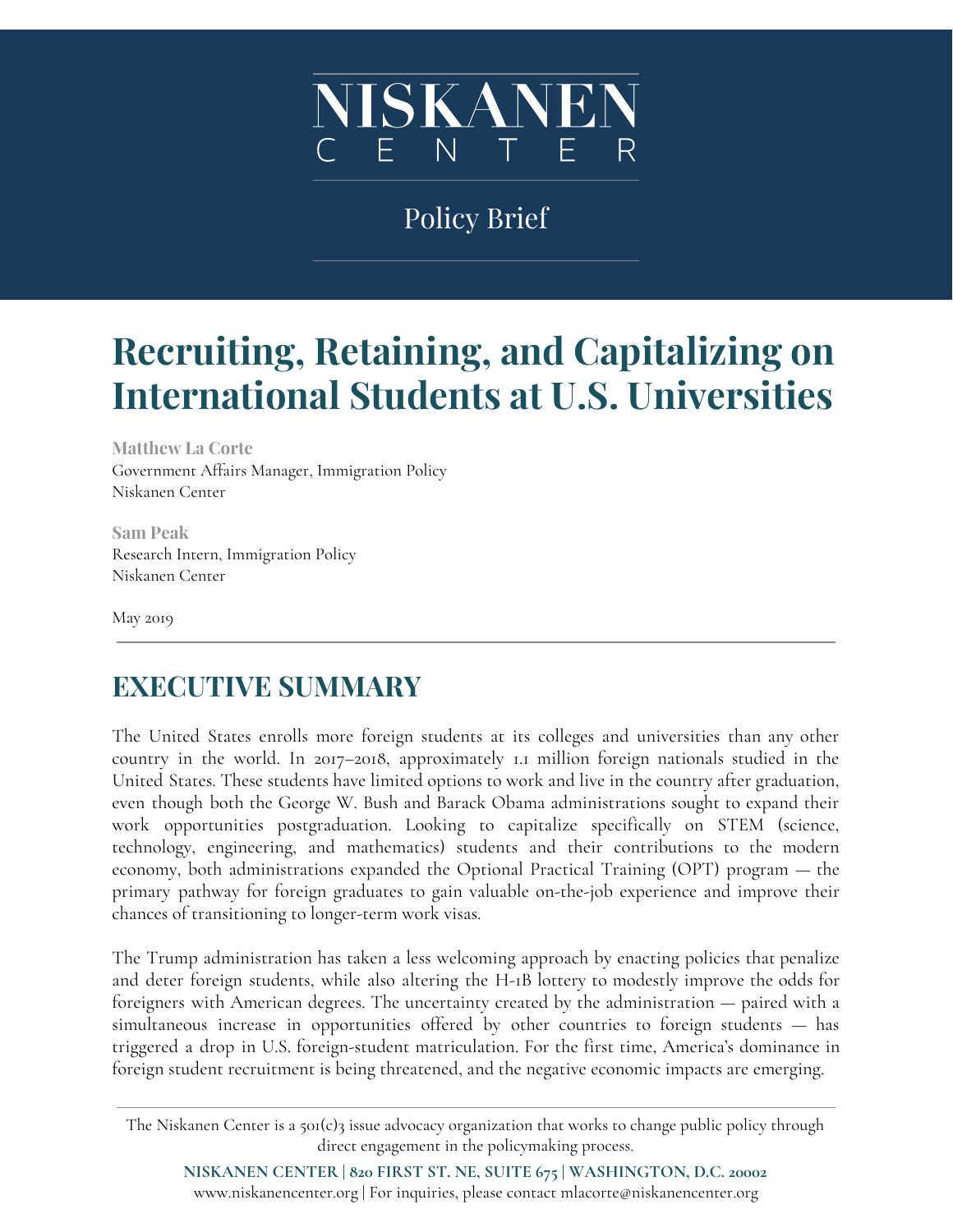Foreign students and graduates are key demographics for maintaining economic dynamism in the 21st century. Failure to adequately recruit and retain international talent reverberates throughout the U.S. economy, leading to reduced productivity, fewer jobs, and the shuttering of educational programs that American-born students rely upon. The drop in foreign student matriculation comes at the expense of opportunities for native-born Americans — students, workers, and consumers alike.

This Niskanen Policy Brief explores current policy regarding foreign students and includes an examination of the unique contributions these students make to the United States. Moreover, it offers policy recommendations that would allow the United States to better capitalize on the skills of foreign students, to the benefit of their university communities and the American economy at large.

### **PART I: Current Foreign Student Policy**

The F-1 visa is the most common avenue foreign nationals use to study in the United States. To qualify, applicants must enroll full-time in an academic program and prove that they have the financial means to support themselves. Applicants without English proficiency are required to complete English language courses during their stay. International students and their universities must also comply with ongoing reporting requirements of the Student and Exchange Visitor Program during their time in the United States. 1

To ensure foreign students have an opportunity to build upon their skills and education in a job setting, all graduates are offered 12 months of work authorization known as Optional Practical Training (OPT). This program allows graduates to work in the United States, gain necessary experience, and create relationships with employers who may want to sponsor them for a work visa in the future. Students who continue their education by pursuing a higher-level degree are eligible for an additional year of OPT. 2

In 2008, the Bush administration established STEM OPT 3 , which extended OPT for STEM graduates by an additional 17 months to address labor shortages in the United States. 4 In 2016, the Obama administration increased the extension to 24 months, giving STEM graduates a total of three years to work in the

<sup>&</sup>lt;sup>1</sup> U.S. Immigration and Customs Enforcement, "SEVP's governing [regulations](https://www.ice.gov/sevis/schools) for students and [schools"](https://www.ice.gov/sevis/schools) (Department of Homeland Security, last modified March 19, 2019).

<sup>&</sup>lt;sup>2</sup> Jie Zong and Jeanne Batalova, ["International](https://www.migrationpolicy.org/article/international-students-united-states) [Students](https://www.migrationpolicy.org/article/international-students-united-states) in the United States," Migration Policy Institute, May 9, 2018.

<sup>&</sup>lt;sup>3</sup> U.S. Citizenship and Immigration Services, "Optional Practical Training [Extension](https://www.uscis.gov/working-united-states/students-and-exchange-visitors/students-and-employment/stem-opt) for STEM [Students](https://www.uscis.gov/working-united-states/students-and-exchange-visitors/students-and-employment/stem-opt) (STEM OPT)" (Department of Homeland Security, last modified August 17, 2018). <sup>4</sup> Department of Homeland Security, "[Extending](https://www.govinfo.gov/content/pkg/FR-2008-04-08/html/E8-7427.htm) Period of [Optional](https://www.govinfo.gov/content/pkg/FR-2008-04-08/html/E8-7427.htm) Practical Training by 17 Months for F-1 [Nonimmigrant](https://www.govinfo.gov/content/pkg/FR-2008-04-08/html/E8-7427.htm) Students With STEM Degrees and [Expanding](https://www.govinfo.gov/content/pkg/FR-2008-04-08/html/E8-7427.htm) Cap-Gap Relief for All F-1 Students With Pending H-1B [Petitions,](https://www.govinfo.gov/content/pkg/FR-2008-04-08/html/E8-7427.htm)" 73 *Federal Register* 18944, April 8, 2008.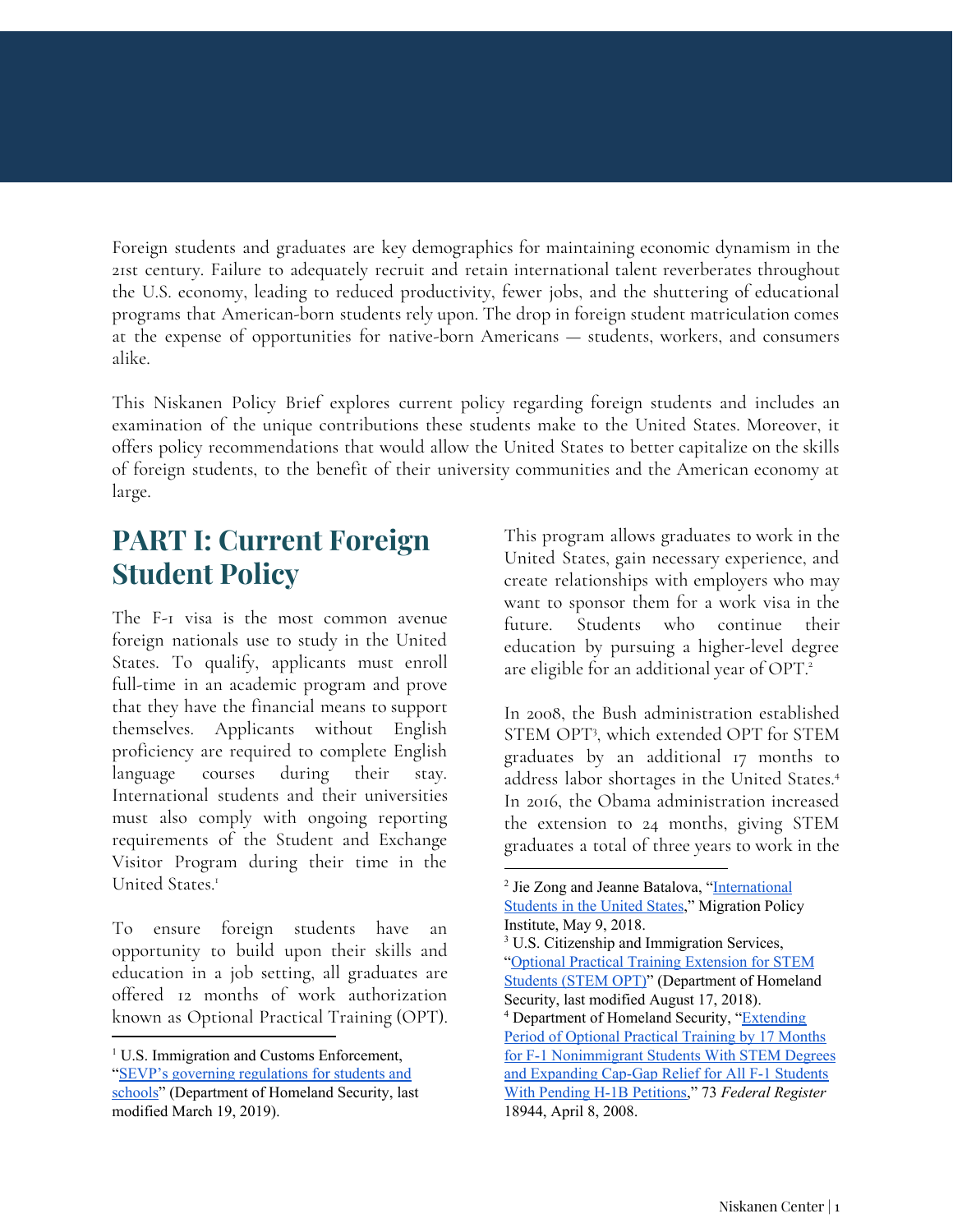United States post-graduation.<sup>5</sup> In its 2016 rule, the Department of Homeland Security wrote, "The nation also will benefit from the increased retention of such students in the United States, including through increased research, innovation, and other forms of productivity that enhance the nation's economic, scientific, and technological competitiveness."

One motivation for these changes was to provide international students with more chances to apply for the H-1B visa, which authorizes recipients to work a maximum of six years in the United States. (Employers may also sponsor their H-1B workers for permanent residence, which allows them to reapply for a visa beyond the six-year maximum while they wait in line for their green cards.)

The H-1B visa is capped at 85,000 total visas annually, with 20,000 set aside for international students from graduate programs. The visa is distributed via lottery, so employers have no guarantee of securing a visa if they go through with the expensive process.

As competition for the H-1B continues to increase, the STEM OPT extension provides high-value graduates more bites at the proverbial apple.

### **PART II: The Economic Contributions of Foreign Students**

International students contribute to the economy and their campuses in four main ways.

First, international students enhance American innovation. The World Bank found that every 10 percent increase in foreign students in U.S. graduate programs increases non-university patent grants by almost 7 percent and university patent grants by 5 percent. The report warned that fewer foreign students could "reduce innovative activity significantly." 6

Second, foreign students spend money on goods and services such as food, transportation, and health insurance while they are studying in the United States.<sup>7</sup> This spending adds up: In the 2017–2018 academic year, international students contributed a total of \$39 billion to the U.S. economy and supported 455,000 jobs. For every seven international students enrolled in U.S. universities, three American jobs are created. 8 This spending has positive implications for small college towns that see a burst of

<sup>&</sup>lt;sup>5</sup> Department of Homeland Security, "[Improving](https://www.federalregister.gov/documents/2016/03/11/2016-04828/improving-and-expanding-training-opportunities-for-f-1-nonimmigrant-students-with-stem-degrees-and) and Expanding Training [Opportunities](https://www.federalregister.gov/documents/2016/03/11/2016-04828/improving-and-expanding-training-opportunities-for-f-1-nonimmigrant-students-with-stem-degrees-and) for F-1 [Nonimmigrant](https://www.federalregister.gov/documents/2016/03/11/2016-04828/improving-and-expanding-training-opportunities-for-f-1-nonimmigrant-students-with-stem-degrees-and) Students With STEM Degrees and [Cap-Gap](https://www.federalregister.gov/documents/2016/03/11/2016-04828/improving-and-expanding-training-opportunities-for-f-1-nonimmigrant-students-with-stem-degrees-and) Relief for All Eligible F-1 Students*"* 81 *Federal Register* 13039, March 11, 2016.

<sup>6</sup> Gnanaraj Chellaraj, Keith E. Maskus, and Aaditya Mattoo, "The [Contribution](https://papers.ssrn.com/sol3/papers.cfm?abstract_id=744625) of Skilled Immigration and [International](https://papers.ssrn.com/sol3/papers.cfm?abstract_id=744625) Graduate Students to U.S. [Innovation,](https://papers.ssrn.com/sol3/papers.cfm?abstract_id=744625)" *World Bank Policy Research Working Paper* no. 3588, May 2005.

<sup>7</sup> "NAFSA [International](http://www.nafsa.org/Policy_and_Advocacy/Policy_Resources/Policy_Trends_and_Data/NAFSA_International_Student_Economic_Value_Tool/) Student Economic Value [Tool,](http://www.nafsa.org/Policy_and_Advocacy/Policy_Resources/Policy_Trends_and_Data/NAFSA_International_Student_Economic_Value_Tool/)" NAFSA: Association of International Educators, accessed April 4, 2019.

<sup>8</sup> "The United States of [America:](http://www.nafsa.org/_/File/_/econvalue_2018.pdf) Benefits from [International](http://www.nafsa.org/_/File/_/econvalue_2018.pdf) Students," NAFSA, 2018.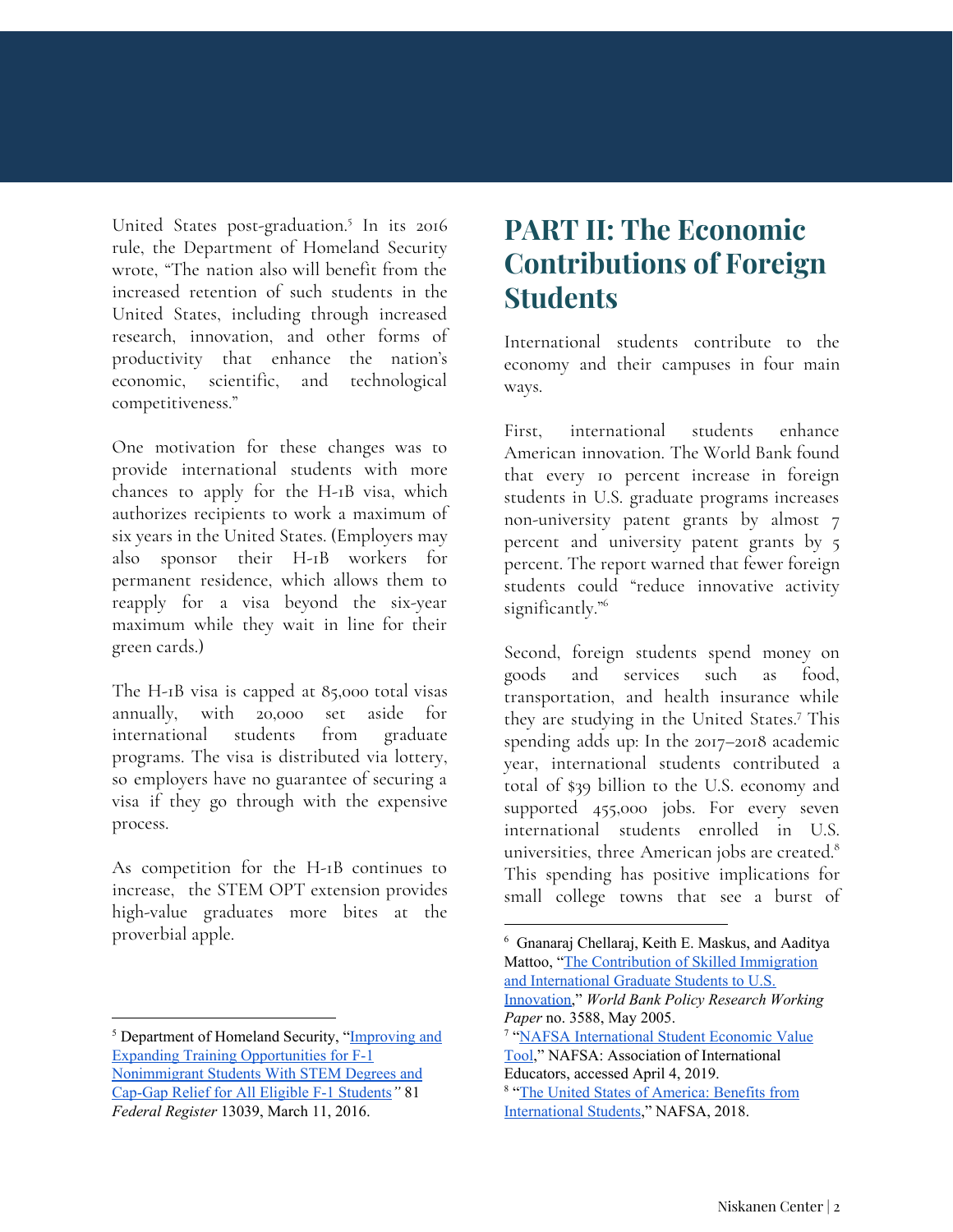economic activity that flows from their university with spillover effects locally.

Third, foreign students make college more affordable for native-born students by paying out-of-state tuition (at public schools) and, depending on the university, additional international student fees that range from \$100 to \$2,000 per year.<sup>9</sup> This effectively subsidizes native students' education. Moody's estimates that foreign students pay 10 percent of all tuition dollars that schools receive, even though they comprise only 5 percent of total students.<sup>10</sup> Much of this revenue goes towards scholarships and other financial assistance programs for native-born students.

revenue is used to fund financial assistance for lower-income American students.<sup>11</sup>

Economist Kevin Shih finds that, on average, an increase of 10 international students leads to the enrollment of eight additional U.S. students. This is likely due in large part to international students' contributions to university revenue.<sup>12</sup>

Fourth, international students bolster U.S. academic programs. An analysis by the National Foundation for American Policy (NFAP) found that in 2015, 93 percent of U.S. graduate electrical engineering programs with 30 or more enrollees had a majority of

| Field                            | Percent of Programs With a Majority of International Students (2015) |
|----------------------------------|----------------------------------------------------------------------|
| <b>Electrical Engineering</b>    | 93%                                                                  |
| Computer Science                 | 88%                                                                  |
| Industrial/Manufact. Engineering | 88%                                                                  |
| Mechanical Engineering           | 73%                                                                  |
| Civil Engineering                | 70%                                                                  |
| Chemical Engineering             | 64%                                                                  |
| Mathematics/Applied Math.        | 49%                                                                  |

At the University of California, for instance, international students pay roughly \$41,000 in tuition and fees — almost triple what their U.S. counterparts pay. One-third of this

international students. 13

The numbers were similar for fields like computer science and industrial engineering, listed in the chart above from NFAP.

<sup>&</sup>lt;sup>9</sup> Jake Varn, "The Hidden Impact of [International](https://bipartisanpolicy.org/blog/the-hidden-impact-of-international-students/)

[Students,"](https://bipartisanpolicy.org/blog/the-hidden-impact-of-international-students/) Bipartisan Policy Center, April 11, 2017.

<sup>&</sup>lt;sup>10</sup> Danielle Douglas-Gabriel, "[Moody's](https://www.washingtonpost.com/news/grade-point/wp/2016/11/18/moodys-warns-trump-presidency-could-hurt-colleges-counting-on-international-students/?noredirect=on&utm_term=.dfd50a0cebd3) warns Trump [presidency](https://www.washingtonpost.com/news/grade-point/wp/2016/11/18/moodys-warns-trump-presidency-could-hurt-colleges-counting-on-international-students/?noredirect=on&utm_term=.dfd50a0cebd3) could hurt colleges counting on [international](https://www.washingtonpost.com/news/grade-point/wp/2016/11/18/moodys-warns-trump-presidency-could-hurt-colleges-counting-on-international-students/?noredirect=on&utm_term=.dfd50a0cebd3) students," *Washington Post*, November 18, 2016.

<sup>&</sup>lt;sup>11</sup> Dick Startz, "Sealing the border redux: [American](https://www.brookings.edu/blog/brown-center-chalkboard/2018/02/07/sealing-the-border-redux-american-universities-are-losing-international-students/) universities are losing [international](https://www.brookings.edu/blog/brown-center-chalkboard/2018/02/07/sealing-the-border-redux-american-universities-are-losing-international-students/) students," *Brown Center Chalkboard* (blog), February 7, 2018. <sup>12</sup> Kevin Shih, "Do [international](https://doi.org/10.1016/j.jpubeco.2017.10.003) students crowd-out or [cross-subsidize](https://doi.org/10.1016/j.jpubeco.2017.10.003) Americans in higher education?" *Journal of Public Economics* 156 (2017): 170-184. <sup>13</sup> Stuart Anderson, "The importance of [international](https://nfap.com/wp-content/uploads/2017/10/The-Importance-of-International-Students.NFAP-Policy-Brief.October-20171.pdf) students to American science and [engineering,](https://nfap.com/wp-content/uploads/2017/10/The-Importance-of-International-Students.NFAP-Policy-Brief.October-20171.pdf)" National Foundation for American Policy (2017).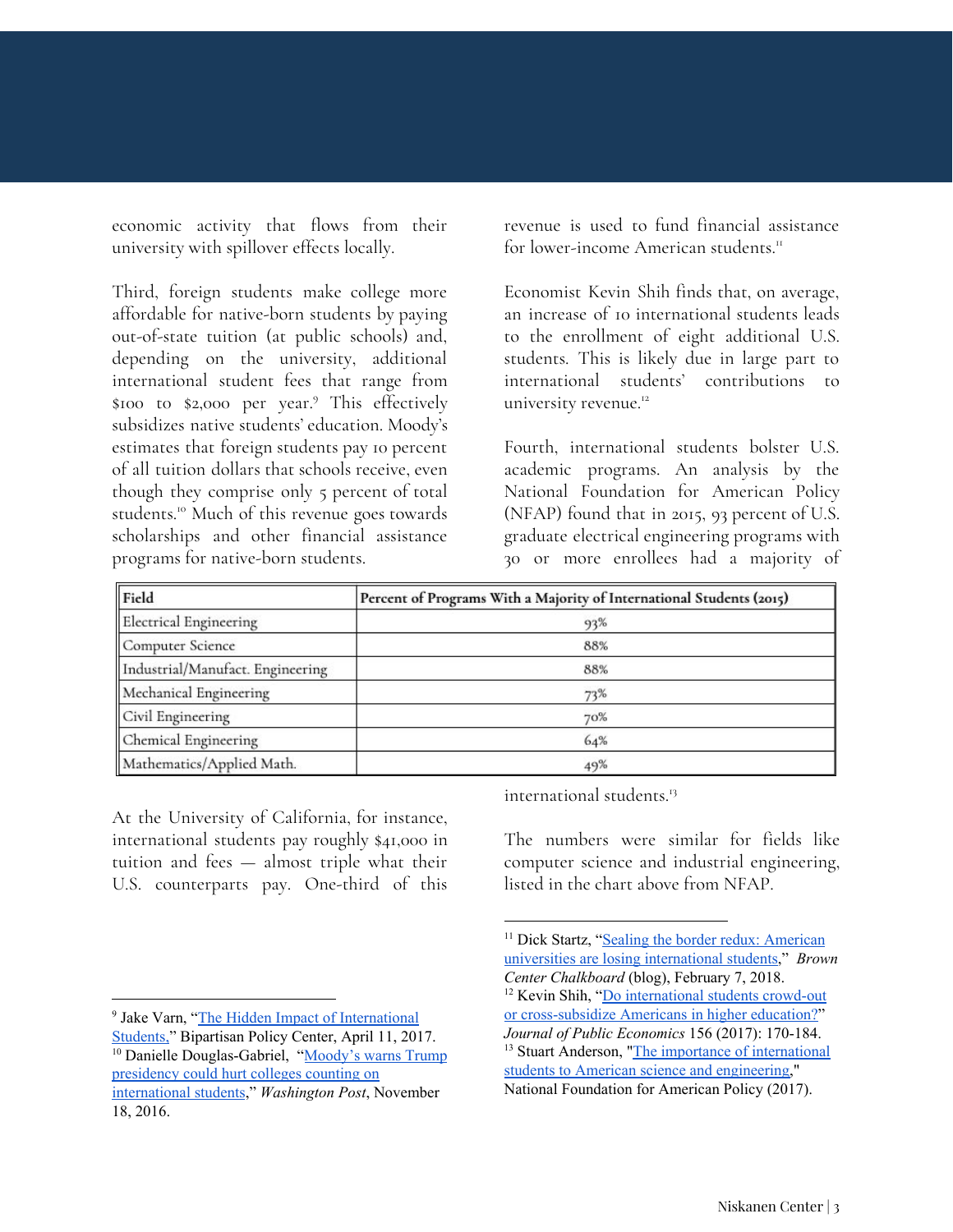Because many of these programs could not be maintained without the participation of foreign students, native-born students benefit from more placement opportunities thanks to international enrollment.

Foreign students also comprise well over three-fourths of enrollees in graduate STEM programs for top-ranked schools like Carnegie Mellon. At the University of Florida, international students represented over 90 percent of graduate computer science enrollees in 2015.

The White House noted in a December 2018 report that access to quality STEM education is essential to America's economic success and national security.<sup>14</sup> For years, international students have facilitated this access by pursuing STEM degrees at higher-than-average rates.<sup>15</sup> Foreign students aren't substituting Americans in STEM fields they are complementing them and opening up more opportunities to study, not fewer.

Foreign students bring other assets to the United States, too. For example:

International students are often bilingual and can bridge gaps in global markets by forging relationships across borders.

- International students are by their nature young and in prime working age. They can bring vitality to cities and communities and aid safety nets as the native population ages.
- International students provide a cross-cultural learning experience that aids American students.

Moreover, Jeremy L. Neufeld finds that for every 10 participants in the OPT program which offers all international graduates at least 12 months of work authorization — at least five new patents are created in the same metropolitan area.<sup>16</sup> He also finds no negative effects on employment.

Additionally, immigrants start new businesses at higher rates than the national average. As of 2016, they had founded or co-founded 44 of America's 87 startups valued at \$1 billion.<sup>17</sup> And of those companies, 20 were started by people who originally came to the United States on a student visa.

#### **Part III: Current Reform Proposals**

In January 2019, the Trump administration announced a new rule postponing the allocation of the 20,000 H-1B visas reserved for holders of U.S. graduate degrees until the other 65,000 available for the general pool of

<sup>&</sup>lt;sup>14</sup> White House Office of Science and Technology Policy, *Charting a course for success: [America's](https://www.whitehouse.gov/wp-content/uploads/2018/12/STEM-Education-Strategic-Plan-2018.pdf) strategy for STEM [education](https://www.whitehouse.gov/wp-content/uploads/2018/12/STEM-Education-Strategic-Plan-2018.pdf)* (Executive Office of the President of the United States, 2018).

<sup>&</sup>lt;sup>15</sup> Francis Kai-Hwa Wang, "Study: [International](https://www.nbcnews.com/news/asian-america/china-india-top-list-international-students-america-n378521) Students Outpace [Americans](https://www.nbcnews.com/news/asian-america/china-india-top-list-international-students-america-n378521) in STEM Degrees," NBC News, June 23, 2015.

<sup>&</sup>lt;sup>16</sup> Jeremy L. Neufeld, ["Optional](https://niskanencenter.org/wp-content/uploads/2019/03/OPT.pdf) Practical Training (OPT) and [International](https://niskanencenter.org/wp-content/uploads/2019/03/OPT.pdf) Students After Graduation," *Research Paper* (Niskanen Center, 2019).

<sup>&</sup>lt;sup>17</sup> Stuart Anderson, "*Immigrants and billion dollar* [startups](https://nfap.com/wp-content/uploads/2016/03/Immigrants-and-Billion-Dollar-Startups.NFAP-Policy-Brief.March-2016.pdf)," National Foundation for American Policy (2016).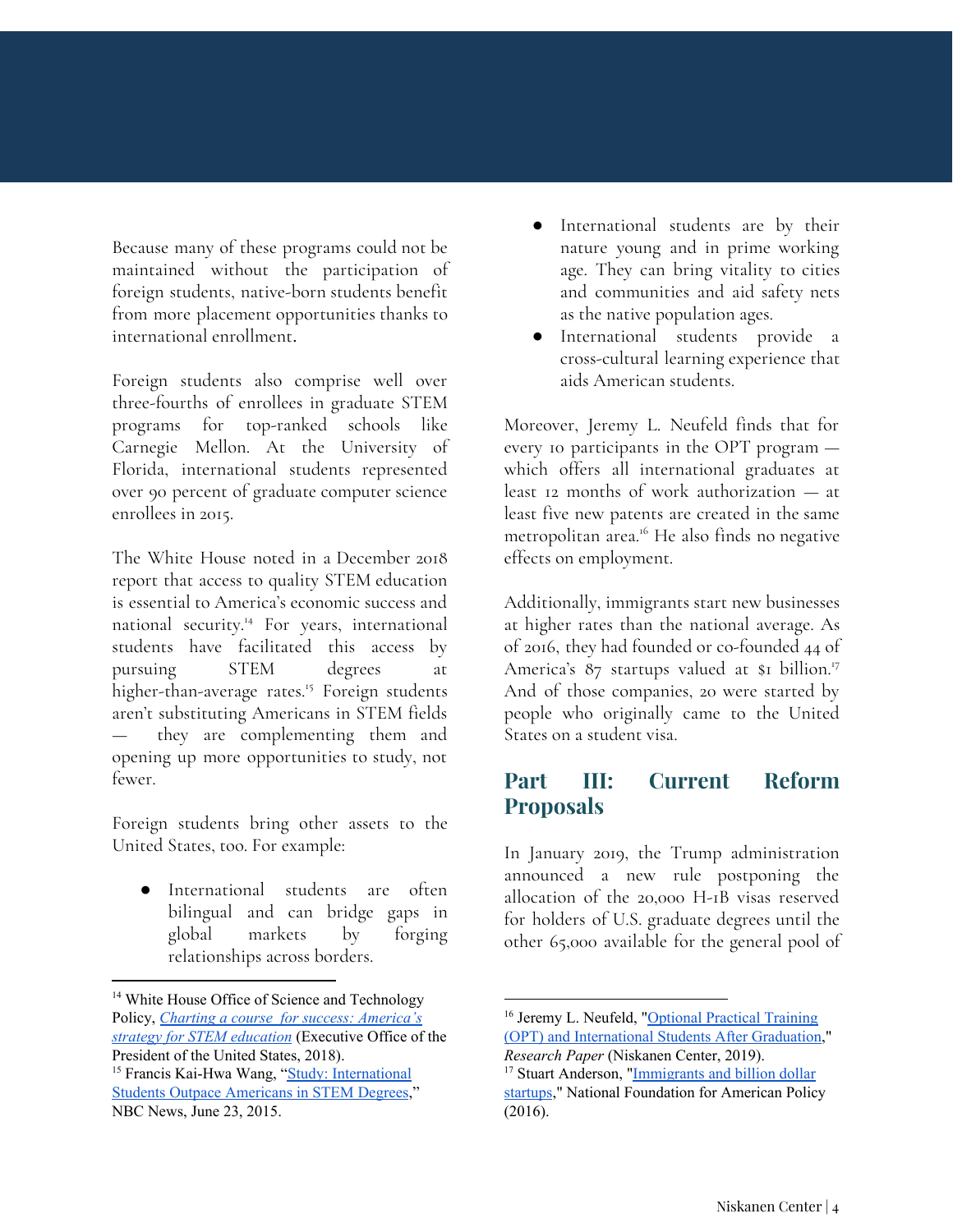applicants are allocated.<sup>18</sup> Historically, the 20,000 reserved visas were issued first, plucking the people who received them from the general application pool. Under the new policy, all applicants with U.S. graduate degrees must apply through the general visa lottery; then, the remaining 20,000 visas are issued to advanced degree holders unsuccessful in the general lottery.

The rule change slightly improves the odds for foreign student petitioners to win the lottery compared to previous years. U.S. Citizenship and Immigration Services (USCIS) estimates that this change will allow approximately 5,340 foreign workers with an advanced degree from a U.S. university to win the general H-1B lottery. <sup>19</sup> An analysis from Quartz found that the new policy would slightly increase the chance of advanced degree holders winning an H-1B visa, from 51 percent to 55 percent.<sup>20</sup>

On net, however, the administration has backed policies that make the United States a less welcoming destination for foreign students. This slight rule change doesn't swing the trend in the opposite direction.

<sup>18</sup> Department of Homeland Security, U.S. Citizenship and Immigration Services, ["Registration](https://www.federalregister.gov/documents/2019/01/31/2019-00302/registration-requirement-for-petitioners-seeking-to-file-h-1b-petitions-on-behalf-of-cap-subject) [Requirement](https://www.federalregister.gov/documents/2019/01/31/2019-00302/registration-requirement-for-petitioners-seeking-to-file-h-1b-petitions-on-behalf-of-cap-subject) for Petitioners Seeking To File H-1B Petitions on Behalf of [Cap-Subject](https://www.federalregister.gov/documents/2019/01/31/2019-00302/registration-requirement-for-petitioners-seeking-to-file-h-1b-petitions-on-behalf-of-cap-subject) Aliens," 84 *Federal Register* 888, January 31, 2019. <sup>19</sup> U.S. Citizenship and Immigration Services, ["DHS](https://www.uscis.gov/news/news-releases/dhs-announces-final-rule-a-more-effective-and-efficient-h-1b-visa-program) [Announces](https://www.uscis.gov/news/news-releases/dhs-announces-final-rule-a-more-effective-and-efficient-h-1b-visa-program) Final Rule for a More Effective and Efficient H-1B Visa [Program"](https://www.uscis.gov/news/news-releases/dhs-announces-final-rule-a-more-effective-and-efficient-h-1b-visa-program) (Department of Homeland Security, last modified January 30, 2019). <sup>20</sup> Youyou Zhou, " $\underline{A}$  [proposed](https://qz.com/1446836/usciss-proposed-change-to-the-h-1b-lottery-would-benefit-advanced-degree-holders/) change to the H-1B lottery would benefit [advanced](https://qz.com/1446836/usciss-proposed-change-to-the-h-1b-lottery-would-benefit-advanced-degree-holders/) degree holders," Quartz, November 1, 2018.

A February 2019 survey from the Council of Graduate Schools revealed that new international graduate enrollment declined through the previous two fall admissions cycles.<sup>21</sup> Engineering programs were hit particularly hard, with international enrollment dropping 16 percent during the 2017-2018 school year and 10 percent the year before. In fall 2018, 49 percent of U.S. colleges and universities reported declines in new international enrollment. The two top factors identified as responsible for these drops were visa denials and delays and shifts in America's political climate — the "Trump effect," 22 amplified by additional restrictions on foreign students generally and narrowly tailored policies targeting specific nationalities.

#### **1. Broad Crackdowns on Foreign Students**

In August 2017, the Department of State gave consular officers broader authority to reject any F-1 applications if they are not convinced of the applicant's intent to return home after completing their studies or OPT.<sup>23</sup> Although requiring foreign visitors to demonstrate nonimmigrant intent is longstanding U.S. policy, previous guidance encouraged consular officers to consider foreign students'

<sup>21</sup> Hironao Okahana and Enyu Zhou, ["International](https://www.cgsnet.org/ckfinder/userfiles/files/Intl_Survey_Report_Fall2018.pdf) Graduate [Applications](https://www.cgsnet.org/ckfinder/userfiles/files/Intl_Survey_Report_Fall2018.pdf) and [Enrollment:](https://www.cgsnet.org/ckfinder/userfiles/files/Intl_Survey_Report_Fall2018.pdf) Fall 2018" (Council of Graduate Schools, 2019). <sup>22</sup> Julie Baer, "Fall [2018](https://www.iie.org/Research-and-Insights/Open-Doors/Data/Fall-International-Enrollments-Snapshot-Reports) [International](https://www.iie.org/Research-and-Insights/Open-Doors/Data/Fall-International-Enrollments-Snapshot-Reports) Student Enrollment Hot Topics [Survey,](https://www.iie.org/Research-and-Insights/Open-Doors/Data/Fall-International-Enrollments-Snapshot-Reports)" Institute of International Education (2018). <sup>23</sup> "Stricter F-1 [Residence](https://www.nafsa.org/Professional_Resources/Browse_by_Interest/International_Students_and_Scholars/Stricter_F-1_Residence_Abroad_Language_in_FAM/) Abroad Language in

[FAM,](https://www.nafsa.org/Professional_Resources/Browse_by_Interest/International_Students_and_Scholars/Stricter_F-1_Residence_Abroad_Language_in_FAM/)" NAFSA, September 12, 2017.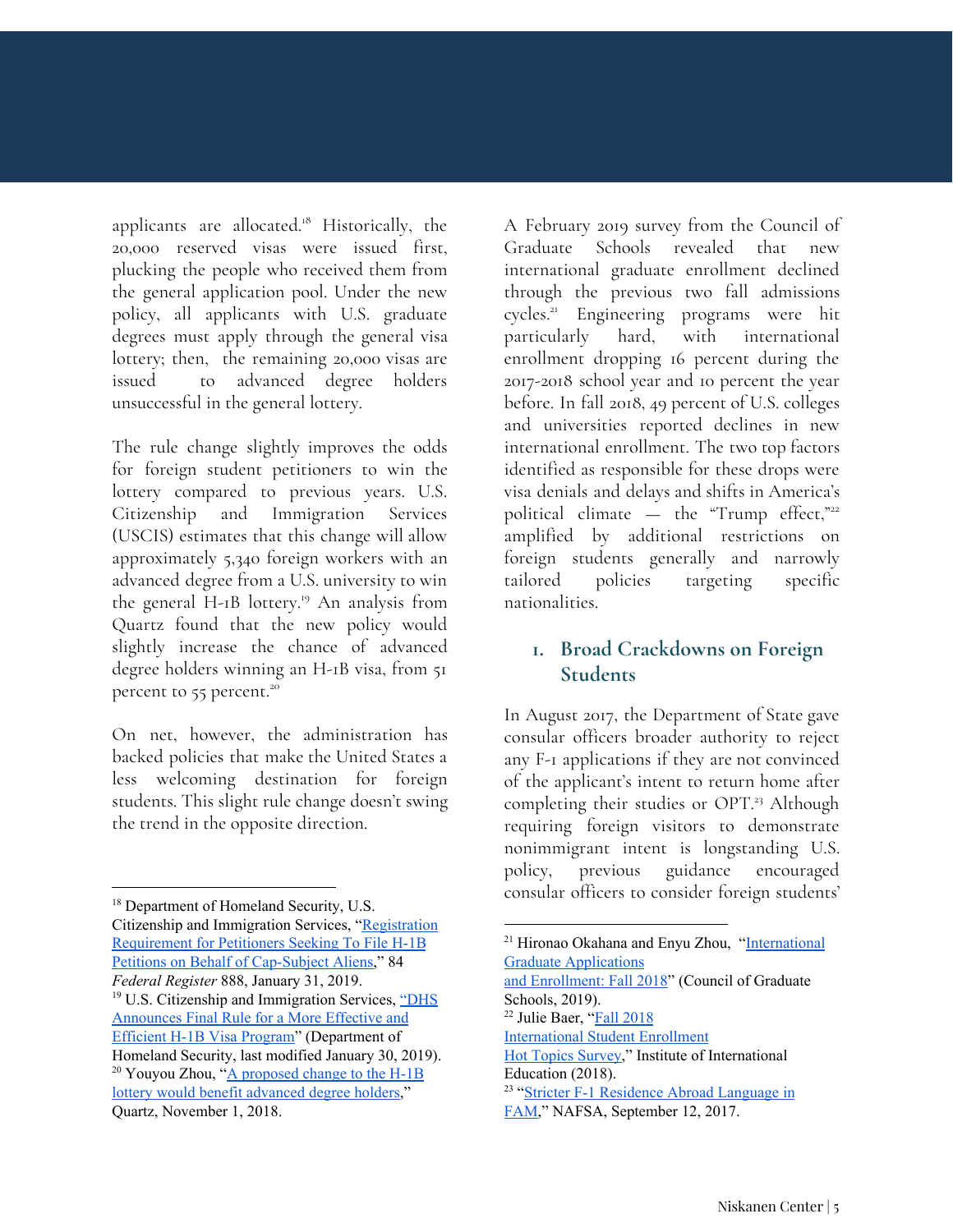unique circumstances when enforcing this rule.<sup>24</sup> Unlike other international visitors, who can point to their familial or work obligations as evidence that they intend to return home, foreign students are younger and often lack such ties to their home country. Since at least 2005, consular officers were discouraged from using this as justification for rejecting student visa applications.<sup>25</sup> But the Trump administration's 2017 change eliminated this distinction. The heightened scrutiny is also burdensome for students renewing their F-1 status who have also applied for an H-1B visa, as their pending H-1B application is technically direct evidence that they intend to remain in the United States. Officials could reject an F-1 renewal on this basis. 26

The White House also plans to change criteria regarding international students' length of stay. Currently, F-1 holders may study full-time in the United States as long as they comply with their visa requirements. But in the fall of 2018, the Trump administration announced plans to enact a rule that creates a specified end date for international students to remain in the country.<sup>27</sup> If it is enacted, F-1 holders would be forced to extend their status should their academic timelines change, potentially flooding the U.S. government with applications it would struggle to process.

The administration has also sought to severely penalize students who unknowingly violate their visa requirements.<sup>28</sup> Because these rules are often technical and unclear<sup>29</sup>, students accidently fall out of status over mundane issues, such as forgetting to report a change of address or accidently exceeding the number of months they are allowed to work while in school.<sup>30</sup> When a student falls out of status, they have 180 days to either rectify the issue and regain lawful presence or prepare to return to their home country. Those who fail to meet this deadline face a 3-year ban from the United States. Students who are unlawfully present in the country for over a year are penalized with a decade-long ban.

For over 20 years, the 180-day clock would only start ticking after an adjudicator notified the student of their unlawful presence. But in May 2018, the White House announced that it would begin counting against the unlawful presence deadline on the day the student fell out of status.

The implications of such a regulatory change are massive. Students could be banned for years — in the middle of their studies — for committing minor infractions. The White House's justification rested on a flawed report

 $24$  Ibid.

 $25$  Ibid.

<sup>&</sup>lt;sup>26</sup> Rajula Sati and Maria Fernanda Gandarez, "[New](https://www.natlawreview.com/article/new-guidance-foreign-affairs-manual-may-add-challenges-to-visa-issuance-us-consular) [Guidance](https://www.natlawreview.com/article/new-guidance-foreign-affairs-manual-may-add-challenges-to-visa-issuance-us-consular) in the Foreign Affairs Manual May Add [Challenges](https://www.natlawreview.com/article/new-guidance-foreign-affairs-manual-may-add-challenges-to-visa-issuance-us-consular) to Visa Issuance at US Consular Posts [Abroad,](https://www.natlawreview.com/article/new-guidance-foreign-affairs-manual-may-add-challenges-to-visa-issuance-us-consular)" National Law Review, August 23, 2017. <sup>27</sup> "Proposal to Replace [Duration](https://www.nafsa.org/Professional_Resources/Browse_by_Interest/International_Students_and_Scholars/Proposal_to_Replace_Duration_of_Status/) of Status," NAFSA,

October 23, 2018.

<sup>28</sup> U.S. Citizenship and Immigration Services, "USCIS Issues Revised Final [Guidance](https://www.uscis.gov/news/uscis-issues-revised-final-guidance-unlawful-presence-students-and-exchange-visitors) on Unlawful

Presence for Students and [Exchange](https://www.uscis.gov/news/uscis-issues-revised-final-guidance-unlawful-presence-students-and-exchange-visitors) Visitors" (Department of Homeland Security, last modified

August 9, 2018).

<sup>&</sup>lt;sup>29</sup> Cyrus Mehta, "To Leave Or Not To [Leave:](http://discuss.ilw.com/articles/articles/389987-article-to-leave-or-not-to-leave-the-devastating-impact-of-uscis%E2%80%99s-unlawful-presence-policy-on-foreign-students-by-cyrus-mehta) The [Devastating](http://discuss.ilw.com/articles/articles/389987-article-to-leave-or-not-to-leave-the-devastating-impact-of-uscis%E2%80%99s-unlawful-presence-policy-on-foreign-students-by-cyrus-mehta) Impact of USCIS's Unlawful Presence Policy on Foreign [Students,](http://discuss.ilw.com/articles/articles/389987-article-to-leave-or-not-to-leave-the-devastating-impact-of-uscis%E2%80%99s-unlawful-presence-policy-on-foreign-students-by-cyrus-mehta)" ILW.com, January 29, 2019.

<sup>&</sup>lt;sup>30</sup> Stuart Anderson, "Lawsuit [Charges](https://www.forbes.com/sites/stuartanderson/2018/11/09/lawsuit-charges-uscis-move-against-foreign-students-is-illegal/#7a55e9a32f88) USCIS Move Against Foreign [Students](https://www.forbes.com/sites/stuartanderson/2018/11/09/lawsuit-charges-uscis-move-against-foreign-students-is-illegal/#7a55e9a32f88) Is Illegal," *Forbes*, November 9, 2018.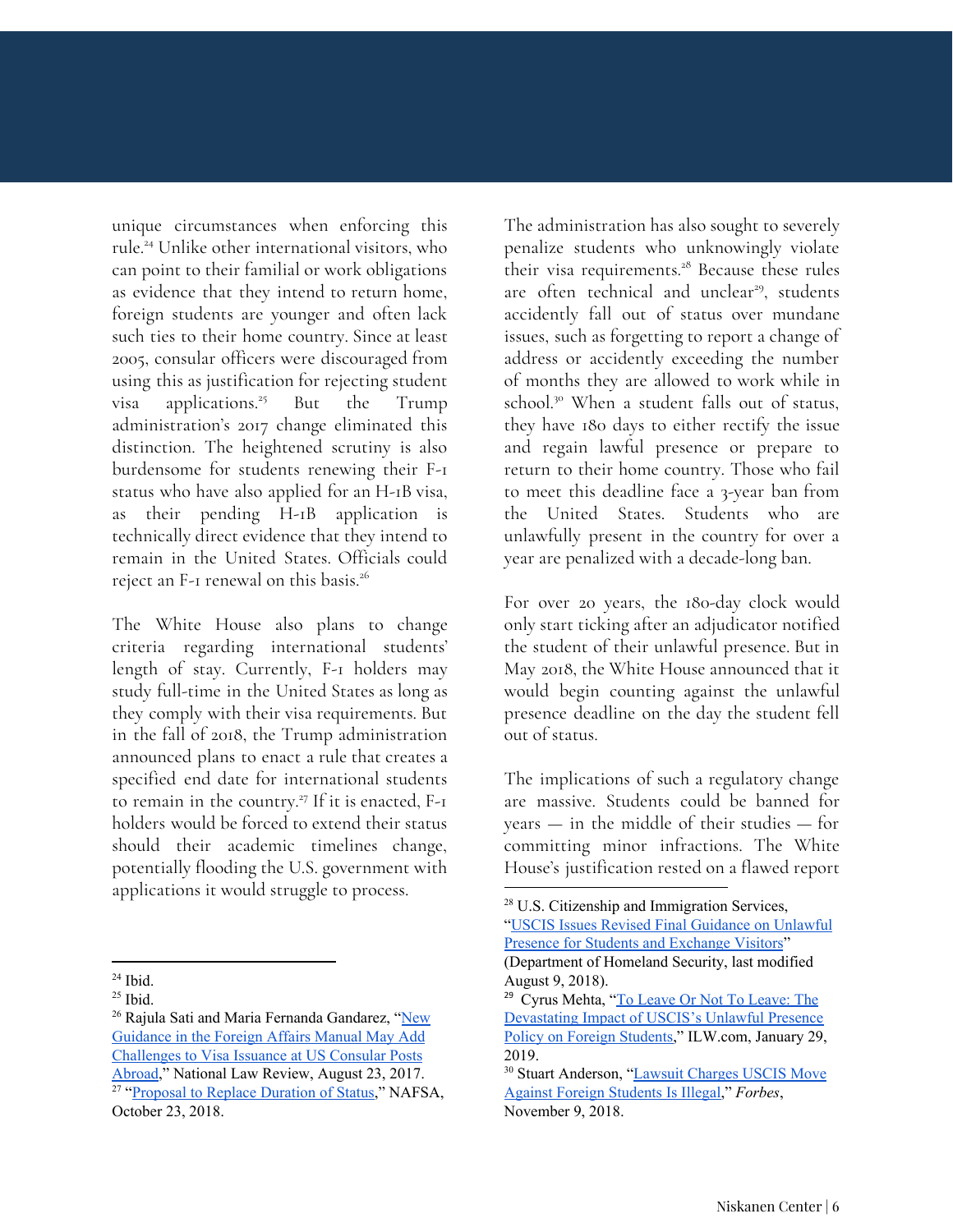that inflates the number of visa overstays by failing to account for unreported departures.<sup>31</sup> Numerous other problems<sup>32</sup> with the regulation were cited in a lawsuit involving over 60 colleges.<sup>33</sup> These objections included that the regulation was issued without public notice, conflicts with statutory text, and violates students' right to due process. In May 2019, a federal district court judge issued a nationwide preliminary injunction blocking the policy, which now remains in legal limbo. 34

The Trump administration also considered curtailing the STEM OPT program in its fall 2018 regulatory agenda but to date has made no changes.<sup>35</sup> Although the administration removed this plan from the regulatory agenda, it may return at a later date. 36

#### **2. Targeted Crackdowns Against Select Nationalities**

On June 2018, the Supreme Court upheld<sup>37</sup> the third version of the president's "travel ban," restricting the entry into the United States of citizens of countries including Iran, Syria, Libya, Somalia, and Yemen.<sup>38</sup> The order prohibits Syrians from receiving an F-1 visa and subjects other applicants to intense scrutiny, often delaying their applications for months.<sup>39</sup> In the academic year after the first version of the travel ban was issued in January 2017, new graduate enrollments from Middle Eastern and North African nations declined by 12 percent. 40

Around the same time the travel ban ruling was issued, the Department of State restricted the length of stay for Chinese graduate students studying robotics and high-tech manufacturing to just one year.<sup>41</sup> In the months following the change, the White House considered other measures to target Chinese students, ranging from monitoring their phone calls to banning them outright.<sup>42</sup>

These announcements coincided with slowed growth in new Chinese enrollment, with nearly half of U.S. colleges and universities

<sup>&</sup>lt;sup>31</sup> Robert Warren, "**DHS [Overestimates](https://journals.sagepub.com/doi/10.1177/233150241700500403) Visa** Overstays for 2016; Overstay [Population](https://journals.sagepub.com/doi/10.1177/233150241700500403) Growth Near Zero [During](https://journals.sagepub.com/doi/10.1177/233150241700500403) the Year," *Journal on Migration and Human Security* 5, no. 4 (2017): 768-779.

<sup>&</sup>lt;sup>32</sup> Anderson, "Lawsuit Charges USCIS."

<sup>33</sup> Brief of Institutions of Higher Education as *amicus curiae* in support of plaintiffs in *[Guilford](https://www.presidentsimmigrationalliance.org/wp-content/uploads/2018/12/ULP-Brief-Amici-Curiae-12.21.18.pdf) College, et al. v. Kirstjen [Nielsen,](https://www.presidentsimmigrationalliance.org/wp-content/uploads/2018/12/ULP-Brief-Amici-Curiae-12.21.18.pdf) et al.*, December 21, 2018. <sup>34</sup> "USCIS [Temporarily](https://www.fragomen.com/insights/alerts/uscis-temporarily-blocked-enforcing-new-unlawful-presence-rules-students-and-exchange-visitors) Blocked from Enforcing New Unlawful Presence Rules for Students and [Exchange](https://www.fragomen.com/insights/alerts/uscis-temporarily-blocked-enforcing-new-unlawful-presence-rules-students-and-exchange-visitors) [Visitors,](https://www.fragomen.com/insights/alerts/uscis-temporarily-blocked-enforcing-new-unlawful-presence-rules-students-and-exchange-visitors)" Fragomen, May 3, 2019.

<sup>&</sup>lt;sup>35</sup> Department of Homeland Security, ["Practical](https://www.reginfo.gov/public/do/eAgendaViewRule?pubId=201810&RIN=1653-AA76) [Training](https://www.reginfo.gov/public/do/eAgendaViewRule?pubId=201810&RIN=1653-AA76) Reform" (Executive Office of the President, 2018).

<sup>&</sup>lt;sup>36</sup> "Federal [Immigration](https://www.fragomen.com/insights/alerts/federal-immigration-agencies-release-fall-2018-regulatory-agendas) Agencies Release Fall 2018 [Regulatory](https://www.fragomen.com/insights/alerts/federal-immigration-agencies-release-fall-2018-regulatory-agendas) Agendas," Fragomen, October 17, 2018.

<sup>37</sup> *Trump, [President](https://supreme.justia.com/cases/federal/us/585/17-965/) of the United States, et al. v. [Hawaii](https://supreme.justia.com/cases/federal/us/585/17-965/) et al*[.,](https://supreme.justia.com/cases/federal/us/585/17-965/) 585 U.S. (2018).

<sup>&</sup>lt;sup>38</sup> "Indefinite Entry Bar Under [Executive](https://www.nafsa.org/Professional_Resources/Browse_by_Interest/International_Students_and_Scholars/Indefinite_Entry_Bar_Under_Executive_Order/) Order," NAFSA, June 26, 2018.

<sup>39</sup> Bozorgmehr Sharafedin and Yeganeh Torbati, "U.S. issues fewer student visas to [Iranians](https://www.reuters.com/article/us-iran-usa-students/u-s-issues-fewer-student-visas-to-iranians-despite-exemption-idUSKCN1NV0D2) despite

[exemption](https://www.reuters.com/article/us-iran-usa-students/u-s-issues-fewer-student-visas-to-iranians-despite-exemption-idUSKCN1NV0D2)," Reuters, November 26, 2018.

<sup>&</sup>lt;sup>40</sup> Okahana and Zhou, "[International](https://www.cgsnet.org/ckfinder/userfiles/files/Intl_Survey_Report_Fall2018.pdf) Graduate [Applications](https://www.cgsnet.org/ckfinder/userfiles/files/Intl_Survey_Report_Fall2018.pdf)."

<sup>&</sup>lt;sup>41</sup> Jeffrey Mervis, "More [restrictive](https://www.sciencemag.org/news/2018/06/more-restrictive-us-policy-chinese-graduate-student-visas-raises-alarm) U.S. policy on Chinese [graduate](https://www.sciencemag.org/news/2018/06/more-restrictive-us-policy-chinese-graduate-student-visas-raises-alarm) student visas raises alarm." *Science*, June 11, 2018.

<sup>&</sup>lt;sup>42</sup> Patricia Zengerle and Matt Spetalnick, "[Exclusive:](https://www.reuters.com/article/us-usa-china-students-exclusive/exclusive-fearing-espionage-u-s-weighs-tighter-rules-on-chinese-students-idUSKCN1NY1HE) Fearing [espionage,](https://www.reuters.com/article/us-usa-china-students-exclusive/exclusive-fearing-espionage-u-s-weighs-tighter-rules-on-chinese-students-idUSKCN1NY1HE) U.S. weighs tighter rules on Chinese [students,](https://www.reuters.com/article/us-usa-china-students-exclusive/exclusive-fearing-espionage-u-s-weighs-tighter-rules-on-chinese-students-idUSKCN1NY1HE)" Reuters, November 29, 2018.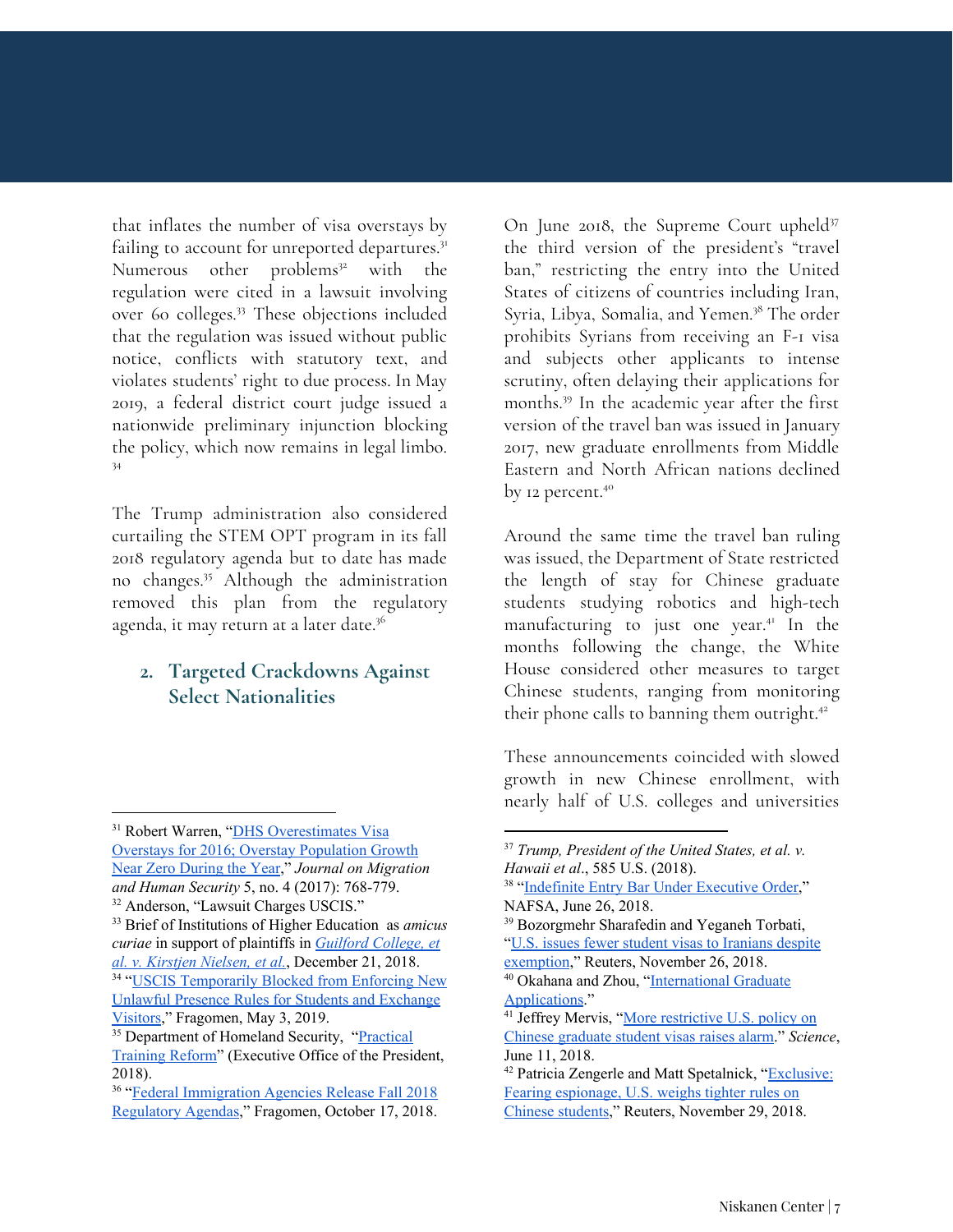reporting a drop for fall 2018.<sup>43</sup> Because Chinese students alone represent 30 percent of all international students studying in the United States, a sizable majority of colleges have expressed concern about future declines. <sup>44</sup> In fact, the University of Illinois at Urbana-Champaign bought an insurance policy in November 2018 to cover its engineering and business schools for up to \$60 million in losses from possible declines in Chinese enrollment. 45

The risks posed by admitting international students from these countries do not justify the benefits squandered by excluding them. Although the Chinese government has previously used international students to collect intelligence, this risk is better addressed by requiring that the cultural centers the Chinese government funds on U.S. campuses operate with greater transparency and university oversight — conditions that should apply to foreign funding sources generally. 46

### **Part IV: Policy Recommendations**

As new international student enrollment at U.S. institutions declines, more students are

pursuing an education in other countries, particularly as developing economies invest in improving their own institutions with the hopes of retaining native-born talent. 47

Even with the restrictions they face, international students have made outsized contributions to American innovation, education, and economic revitalization. U.S. lawmakers should recognize these contributions and enact reforms that allow foreign students to fully realize their potential for the good of the U.S. economy.

The following recommendations establish a starting point for staying ahead in the global competition for student talent and bolstering the American economy:

- 1. **Lengthen the employment duration for STEM OPT participants.** Under the current system, F-1 visa holders employed through STEM OPT have a maximum of three chances to obtain an H-1B visa. Instead, STEM OPT workers should be granted benefits comparable to those of H-1B holders, including six years of work authorization and an option to apply for permanent residency. STEM OPT participants could be exempted from both the per-country caps and the overall cap on the annual number of green cards allotted.
- 2. **Expand OPT extensions to other high-value fields.** STEM graduates play a unique role in the 21st century economy, but other high-value

<sup>43</sup> Baer, "Fall [2018.](https://www.iie.org/Research-and-Insights/Open-Doors/Data/Fall-International-Enrollments-Snapshot-Reports)"

<sup>&</sup>lt;sup>44</sup> Youyou Zhou, "The impact of Chinese [students](https://qz.com/1410768/the-number-of-chinese-students-in-the-us-charted-and-mapped/) in the US, charted and [mapped,](https://qz.com/1410768/the-number-of-chinese-students-in-the-us-charted-and-mapped/)" Quartz*,* October 2, 2018.

<sup>&</sup>lt;sup>45</sup> Lynne Marek, "Why U of I is [insuring](https://www.chicagobusiness.com/education/why-u-i-insuring-itself-literally-against-drop-chinese-students) [itself—literally—against](https://www.chicagobusiness.com/education/why-u-i-insuring-itself-literally-against-drop-chinese-students) a drop in Chinese students," *Crain's Chicago Business*, January 11, 2019.

<sup>46</sup> Larry Diamond and Orville Schell, *[Chinese](https://www.hoover.org/sites/default/files/research/docs/chineseinfluence_americaninterests_fullreport_web.pdf) Influence and American Interests: [Promoting](https://www.hoover.org/sites/default/files/research/docs/chineseinfluence_americaninterests_fullreport_web.pdf) [Constructive](https://www.hoover.org/sites/default/files/research/docs/chineseinfluence_americaninterests_fullreport_web.pdf) Vigilance* (Hoover Institution, 2018).

<sup>&</sup>lt;sup>47</sup> Baer, "Fall [2018.](https://www.iie.org/Research-and-Insights/Open-Doors/Data/Fall-International-Enrollments-Snapshot-Reports)"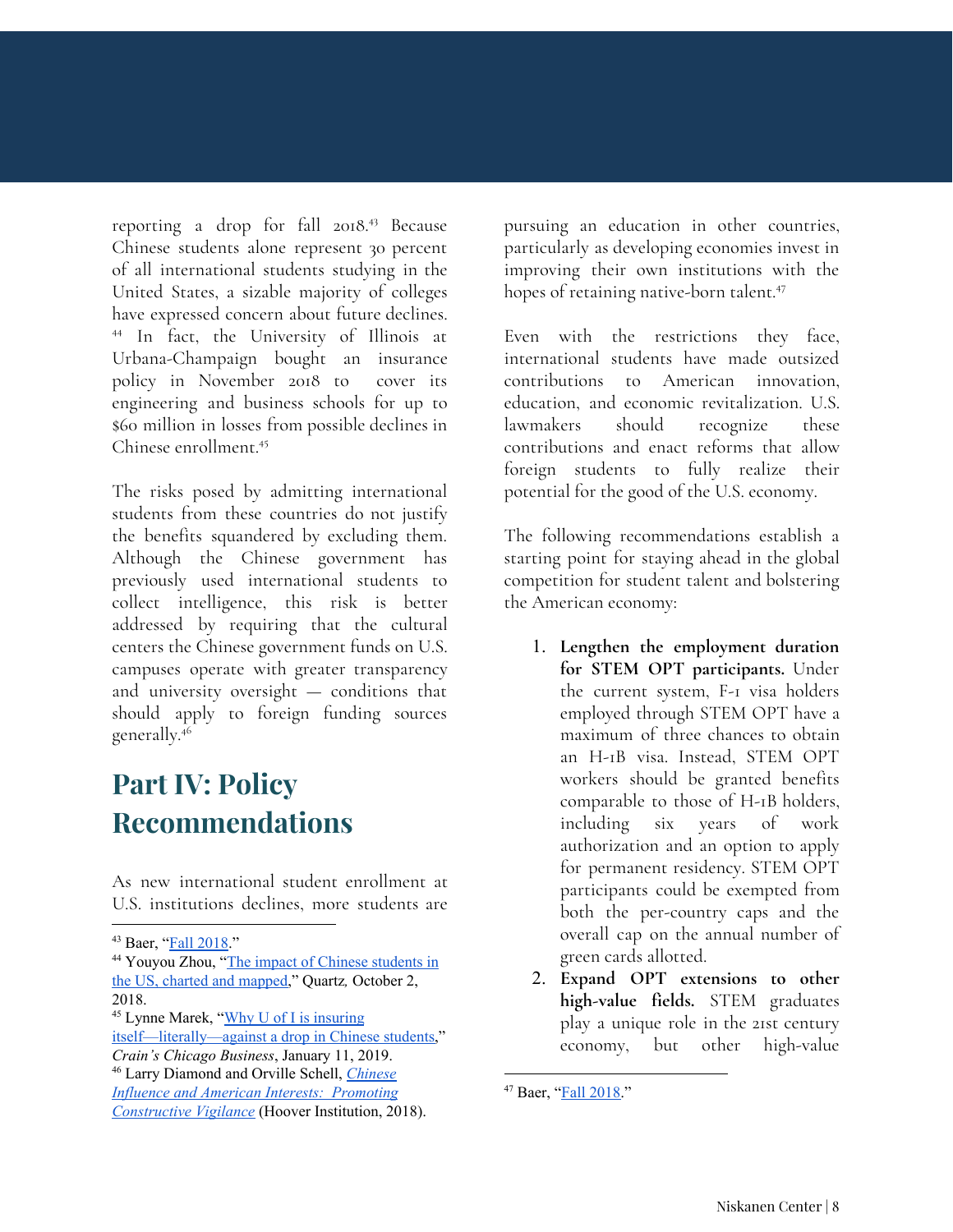graduates, such as those with MBAs and students specializing in health care fields — nursing, occupational therapy, medicine — should be afforded similar opportunities. Currently, F-1 students who specialize in some health care fields do not qualify<sup>48</sup> for the STEM OPT extension even though the Bureau of Labor Statistics categorizes these professions as STEM. 49

- 3. **Create an entrepreneur/start-up visa.** Crafted for foreign graduates and non-students, an entrepreneur visa as seen in more than a dozen other advanced economies — could offer work authorization and a potential path to residency for the creation of, investment in, and growth of business projects. For example, the Government Accountability Office has noted several "cases in which entrepreneurs attempting to establish very early-stage technology start-ups were unable to obtain H-1B or other work visas for themselves and either relocated the project abroad or had to abandon the start-up." 50
- 4. **Offer international PhD students an immediate path to a green card.**

These graduates truly represent the best and the brightest and deserve a special path to a green card after graduation. They have spent extended time in the United States and are masters of their fields, and they should be rewarded for their accomplishments. This is the clearest example of possible merit-based immigration reform.

It's also important to fund programs and initiatives to get native-born Americans, specifically women and people of color, into STEM programs. While international students have helped U.S. colleges and universities become global leaders in STEM, the White House notes that only 20 percent of college-bound U.S. high schoolers possess the skills necessary to earn a STEM degree.<sup>51</sup>

### **CONCLUSION**

Policies that recruit, retain, and capitalize on foreign students enhance the employment and educational prospects of native-born Americans, the well-being of the immigrants themselves, and the dynamism of the U.S. economy. The implications of foreign-student policy in a dynamic, 21st century economy should not be overlooked. Two years of declining new international student enrollment and stiffening competition around the world comes to the detriment of our economic future.

<sup>48</sup> U.S. Immigration and Customs Enforcement, "STEM [Designated](https://www.ice.gov/sites/default/files/documents/Document/2016/stem-list.pdf) Degree Program List" (Department of Homeland Security, last modified

May 10, 2016).

<sup>49</sup> John I. Jones, "An overview of [employment](https://www.bls.gov/opub/btn/volume-3/an-overview-of-employment.htm) and wages in science, technology, [engineering,](https://www.bls.gov/opub/btn/volume-3/an-overview-of-employment.htm) and math [\(STEM](https://www.bls.gov/opub/btn/volume-3/an-overview-of-employment.htm)*[\)](https://www.bls.gov/opub/btn/volume-3/an-overview-of-employment.htm)*," *Beyond the Numbers* 3, no. 8 (Bureau of Labor Statistics, Department of Labor, April 2014). <sup>50</sup> U.S. Government Accountability Office, *[H-1B](https://www.gao.gov/products/GAO-11-26) Visa [Program:](https://www.gao.gov/products/GAO-11-26) Reforms Are Needed to Minimize the Risks and Costs of Current [Program](https://www.gao.gov/products/GAO-11-26)*, January 14, 2011.

<sup>51</sup> National Science and Technology Council, *[Charting](https://www.whitehouse.gov/wp-content/uploads/2018/12/STEM-Education-Strategic-Plan-2018.pdf) a course for success* (Executive Office of the President, 2018).